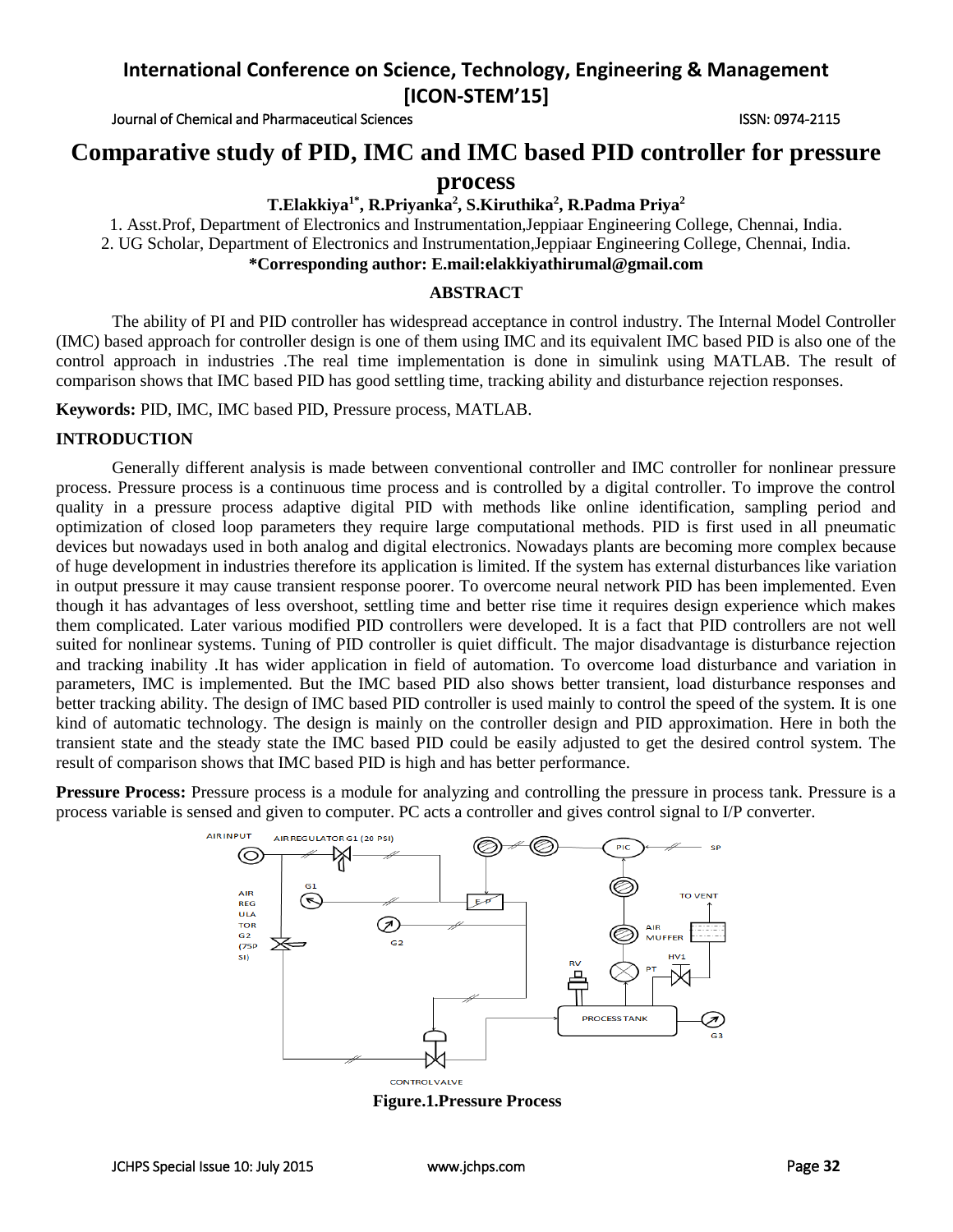### Journal of Chemical and Pharmaceutical Sciences ISSN: 0974-2115

Using the pressure process, the open loop response is obtained



**Figure.2.Real time open loop response**

**Estimation of Process Parameters:** Consider the first order system represented by the following transfer function equation

$$
y(s) = \frac{k_p}{\tau_p s + 1} u(s)
$$

The measured output is in deviation variable form. The process parameters $\tau_p$ ;  $k_p$  can be estimated by performing a single step test on process input. The process gain is found as simply the long term change in process output divided by the change in process input. There are several ways to estimate time constant for this model.

## **Two Point Method for Estimating the Process Parameters:**



**Figure.3.Two point method for estimating the process parameters**

Two point method for estimating process parameter The process gain is calculated by;

$$
K_p = \frac{\Delta}{\delta} = \frac{Change\ in\ process\ output}{Change\ in\ process\ input}
$$

The parameters of FOPTD transfer function model by letting the response of the actual system and that of the model to meet at two points which describe the two parameters τ and θ. Here the time required for the process output to make 28.3% and 63.2% respectively. The time constant and time delay can be estimated from the equations given below

$$
\tau_p = 1.5(t_{63.2\%} - t_{28.3\%})
$$

$$
\theta = t_{63.2\%} - \tau_p
$$

The proposed works objective is to find the two different models at different operating regions. The obtained parameters are reported in Table I.

| Table. T.T Tucess T al allielel s<br>Process parameters at different operating region |      |       |      |  |  |
|---------------------------------------------------------------------------------------|------|-------|------|--|--|
|                                                                                       |      |       |      |  |  |
| 30-50%(1 <sup>st</sup> region)                                                        | 2.08 | 50.25 | 2.25 |  |  |
| 50-60%(2 <sup>nd</sup> region)                                                        | 0.9  | 22.5  | 2.5  |  |  |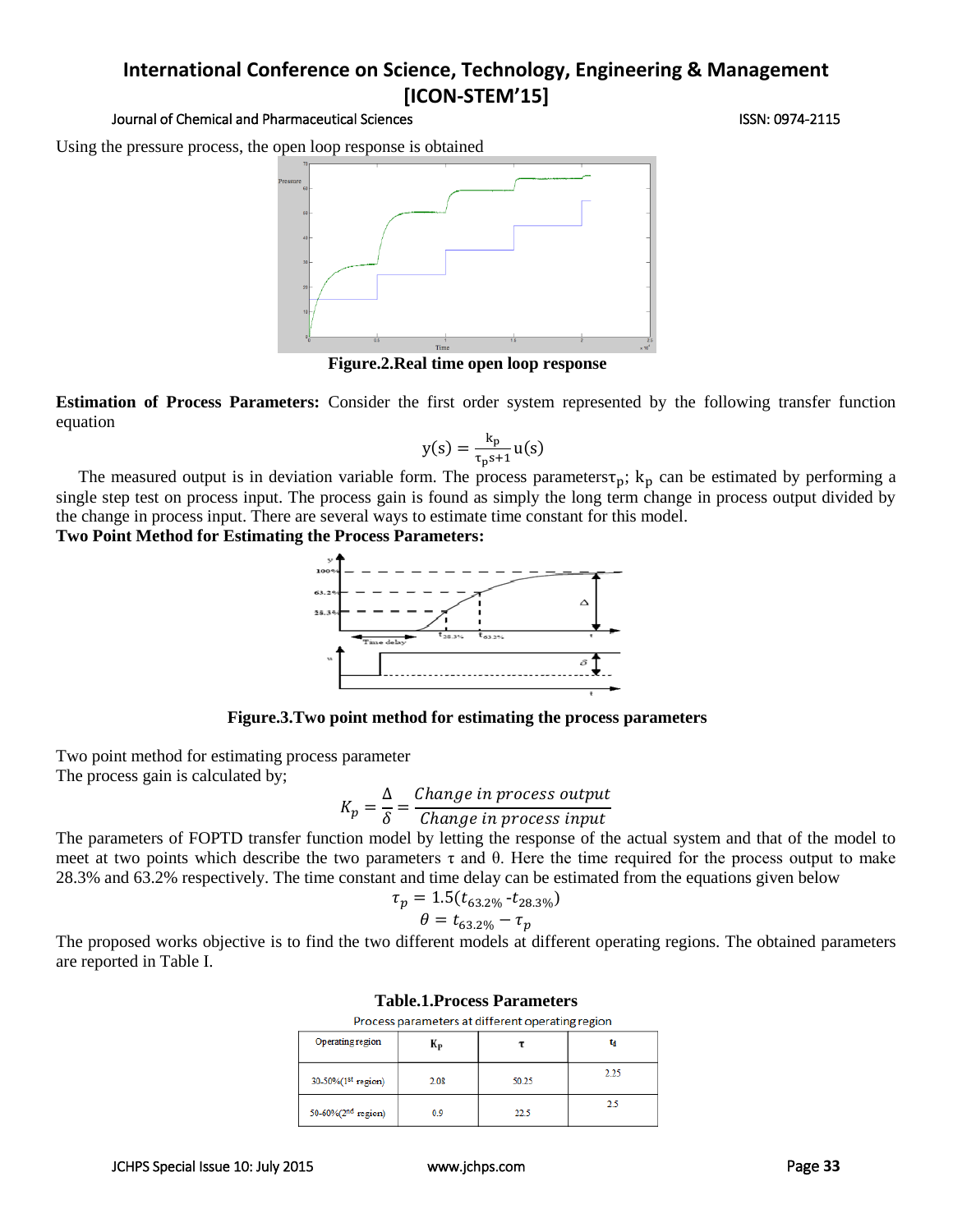## Journal of Chemical and Pharmaceutical Sciences ISSN: 0974-2115

**PID Controller:** A Proportional Integral Derivative Controller (PID) is a control loop feedback mechanism widely used in industrial control systems. In PID controllers the open loop oscillation technique developed by Ziegler and Nichols results in controller with PID structure.



```
U(t) = k_p e(t) + k_i \int e(t) d(t)
```
## **Figure.4.PID Controller**

The transfer function of the PI controller looks like the following;

 $k_p+(k_i/s)$ 

where

kp – Proportional gain

 $ki$  – Integral gain

By using Ziegler – Nichols tuning method the controller parameters had been obtained (Table II)

| PID TYPE | $k_{p}$       | т,              | $T_d$           |
|----------|---------------|-----------------|-----------------|
| P        | $t_d$ . $k$ . |                 |                 |
| PI       | $0.9 -$       | $T_i = 3.33t_d$ |                 |
| PID      |               | $T_i = 2t_d$    | $T_d = 0.5 t_d$ |

**Table.2.Ziegler – Nichols Method**

Here the PID controller parameter at different operating regions for pressure process is obtained and the values are shown in the Table 3.

**IMC Controller:** In process control applications, model based control systems are often used to track set points and reject low disturbances. The internal model control (IMC) philosophy relies on the internal model principle which states that if any control system contains within it, implicitly or explicitly, some representation of the process to be controlled then a perfect control is easily achieved. In particular, if the control scheme has been developed based on the exact model of the process then perfect control is theoretically possible.It show that if we have complete knowledge about the process (as encapsulated in the process model) being controlled, we can achieve perfect control.This ideal control performance is achieved without feedback which signifies that feedback control is necessary only when knowledge about the process is inaccurate or incomplete.

Although the IMC design procedure is identical to the open loop control design procedure, the implementation of IMC results in a feedback system. Thus, IMC is able to compensate for disturbances and model uncertainty while open loop control is not. Also IMC must be detuned to assure stability if there is model uncertainty.The IMC design procedure is exactly same as the open loop design procedure. Unlike open loopcontrol, the IMC structure compensates for disturbance and model uncertainties.As stated above that the actual process differs from the model of the process i.e. process model mismatch is common due to unknown disturbances entering into the system. Due to which open loop control system is difficult to implement so we require a control strategy through which we can achieve a perfect control. Thus the control strategy which we shall apply to achieve perfect control is known as INTERNAL MODEL CONTROL (IMC) strategy. Also to improve the robustness of the system the effect of model mismatch should be minimized. Since mismatch between the actual process and the model usually occur at high frequency end of the systems frequency response, a low pass filter Gf(s) is usually added to attenuate the effects of process model mismatch.. It should be noted that the standard IMC design procedure is focused on set point responses but good set point response do not guarantee good disturbance rejection , particularly for the disturbance that occur at the process input. A modification of the design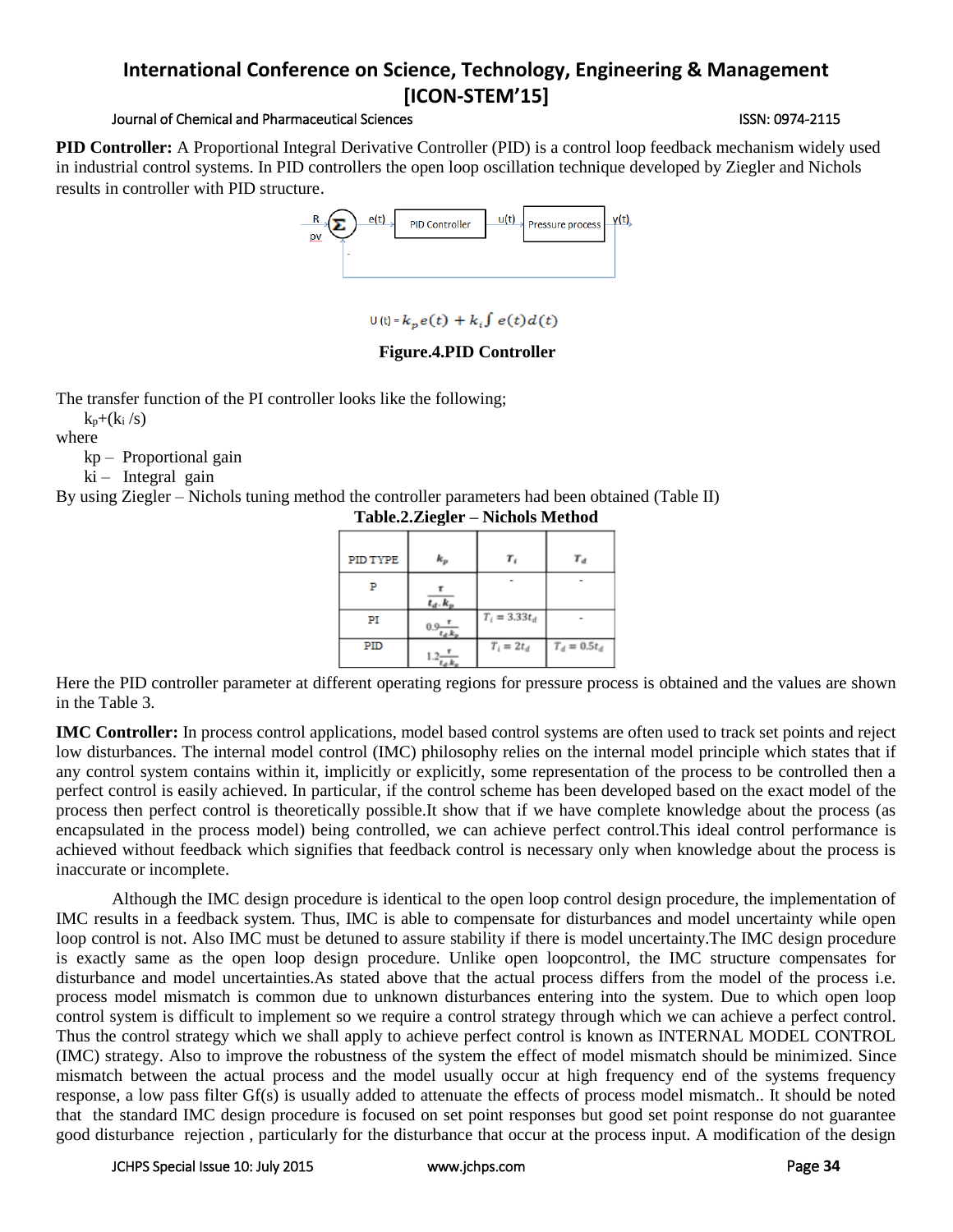### Journal of Chemical and Pharmaceutical Sciences ISSN: 0974-2115

procedure is developed to improve input disturbance rejection. Tolerance to modernuncertainty is called robustness. Like open –loop control the disadvantage is compared with standard feedback control.IMC doesn't handle integrating or open loop unstable systems.



**Figure.5.Closed Loop Structure with IMC**

The closed loop structure is based on general structure of the IMC(Internal Model Control).The process model receives manipulated variable as input signal as the actual process .Generally on subtracting model output from process output we could determine the model error. We could also realize that the disturbance can enter the system. The characteristics of the structure is the process model which is in parallel with the actual process. The  $\sim$  symbol is used to represent that the signal is associated with the model. The disturbance is applied and both the disturbance and the model error passed through the feedback as the estimated disturbance and modifies the set point. The modified set point corrects the error and the modified set point. Thus an error free output is obtained as the measured process output.

## **IMC Design 1st Order System**

- Process model for 1st order system :  $Gp*(s) =$  $Kp^*/[Tp^*(s)+1]$
- $Gp^*(s) = Gp^*(+)(s)$ .  $Gp^*(-)(s) = 1$ .  $Kp^*/[Tp^*(s)+1]$
- $Qc^*(s) = inv[GP^*(-)(s)] = [Tp^*(s)+1]/KD^*$
- $Qc(s) = Qc^*(s)$ .  $f(s) = [\text{Tp}^*(s)+1] / [\text{KP}^* \cdot (\text{lem}(s)+1)]$
- $f(s) = 1 / (\text{lem. } s + 1)$
- $y(s) = Qc(s)$ .  $Gp(s) \cdot r(s) = Gp^*(+) (s) \cdot r(s) \cdot r(s)$
- Output variable:
- $y(s) = r(s)/(lem. s + 1)$
- Manipulated variable:
- $u(s) = Qc(s)$ .  $r(s) = [Tp^*(s)+1] \cdot r(s) / [Kp. (lem. s + 1)]$

**IMC based PID Controller:** The IMC-PID controller allows good set-point tracking but sulky disturbance response especially for the process with a small time-delay/time-constant ratio. But, for many process control applications, disturbance rejection for the unstable processes is much more important than set point tracking. Hence, controller design that emphasizes disturbance rejection rather than set point tracking is an important design problem that has to be taken into consideration. We propose an optimum IMC filter to design an IMC-PID controller for better set-point tracking of unstable processes. The proposed controller works for different values of the filter tuning parameters to achieve the desired response As the IMC approach is based on pole zero cancellation, methods which comprise IMC design principles result in a good set point responses. However, the IMC results in a long settling time for the load disturbances for lag dominant processes which are not desirable in the control industry. In our study we have taken several transfer functions for the model of the actual process or plant as we have exactly little or no knowledge of the actual process which incorporates within it the effect of model uncertainties and disturbances entering into the process. Also, the parameters of the physical system vary with operating conditions and time and hence, it is essential to design a control system that shows robust performance in the case of the above mentioned situations. Then we tried to tune our IMC controller for different values of the filter tuning factor.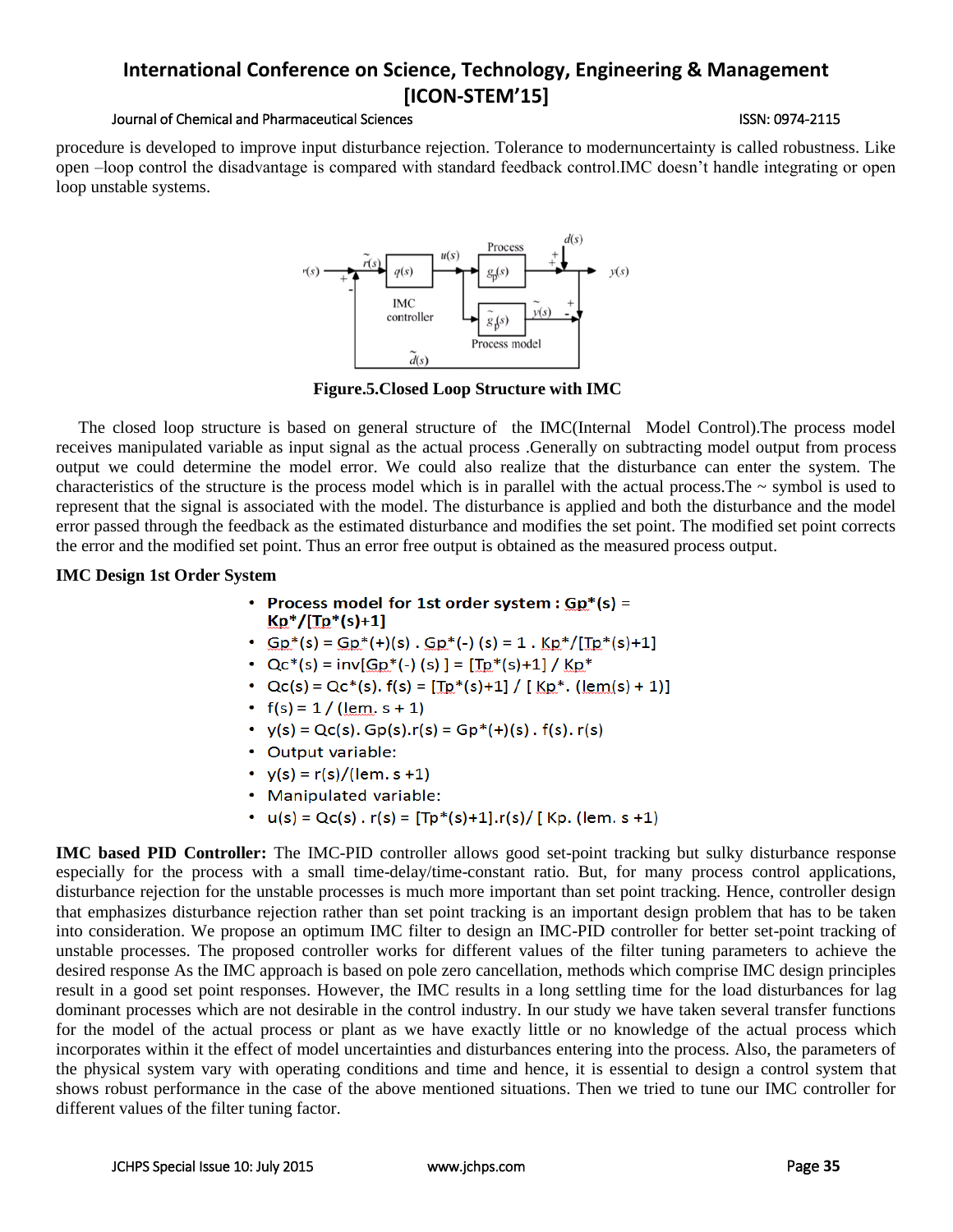### Journal of Chemical and Pharmaceutical Sciences ISSN: 0974-2115

Since all the IMC-PID approaches involve some kind of model reduction techniques to convert the IMC controller to the PID controller so approximation error usually occurs. This error becomes severe for the process with time delay. For this we have taken some transfer functions with significant time delay or with noninvertible portions i.e. containing RHP poles or the zeroes. Here we have used different techniques like factorization to get rid of these error containing stuffs. It is because if these errors are not removed then even if IMC filter gives best IMC performance but structurally causes a major error in conversion to the PID controller, then the resulting PID controller could have poor control performance.

Thus in our approach to IMC and IMC based PID controller to be used in industrial process control applications, there exists the optimum filter structure for each specific process model to give the best PID performance. For a given filter structure, as  $\lambda$  decreases, the inconsistency between the ideal and the PID controller increases while the nominal IMC performance improves. It indicates that an optimum λ value also exist which compromises these two effects to give the best performance. Thus what we mean by the best filter structure is the filter that gives the best PID performance for the optimum  $λ$  value.

The IMC structure can be rearranged to form a standard feedback control system that can easily handle open loop unstable system as not the case with IMC. This modification of the IMC design procedure is developed to improve the input disturbance rejection. The IMC based PID structure which uses a standard feedback structure uses the process model in an implicit manner i.e. PID tuning parameters are often adjusted based on the transfer function model but it is not always clear how the process model affects the tuning decision. In the IMC procedure the controller Qc(s) is directly based on the good part of the process transfer function. Also the IMC formulation generally results in only one tuning parameter, the close loop time constant (filter tuning factor). The IMC based PID tuning parameters are then the function of this time constant. Here in both the transient state and the steady state the IMC-based PID could be easily adjusted to get the desired control system performances. That is on comparing the simulation results with respect to the same parameters of proportional gain, integral gain, derivative gain and the acceleration gain accuracy and efficiency on IMCbased PID is high. The response can also be improved significantly.

### **IMC based PID design 1st order system**

- Process model:  $GP^*(s) = KP^*/[TP^*(s)+1]$
- $Gp^*(s) = Gp^*(+) (s) \cdot Gp^*(-) (s) = 1 \cdot Kp^*/[Tp^*(s)+1]$
- $Qc^*(s) = inv[GP^*(-)(s)] = [Tp^*(s)+1]/KP^*$
- $Qc(s) = Qc^*(s)$ .  $f(s) = [\text{Tp*}(s)+1] / [\text{Kp*}.(\text{lem}(s)+1)]$
- $f(s) = 1 / (lem. s + 1)$
- Equivalent feedback controller using transformation
- $\text{Gc}(s) = \text{Qc}(s)/(1-\text{Qc}(s) \text{ Gp}^*(s)) = [\text{Tr}(s) + 1]/(\text{Kp}^*(\text{lem}(s) + 1))]/$
- $[\{1-Kp^*/(Tp^*(s)+1)\}, \{Tp^*(s)+1\} / \{Kp^*.(\text{lem}(s)+1)\}]$
- $Gc(s) = {Tp(s)+1} / Kp$ . lem.s (it is standard feedback controller for IMC)
- $Gc(s) = [Kc \cdot (Ti \cdot s + 1)] / (Ti \cdot s)$  (transfer function for PID Dcontroller)
- PID tuning parameters
- $Kc = Tp/Kp$ . lem
- $\cdot$  Ti = Tp

Here the IMC based PID controller parameter at different operating regions for pressure process is obtained and the values are shown in Table 4.

### **Table 4. IMC based pid controller parameter at different operating regions**

| Operating region               | Controller Gain<br>$\rm K_c$ | <b>Integral Gain</b><br>騒 | Derivative Gain<br>Кŋ |
|--------------------------------|------------------------------|---------------------------|-----------------------|
| 30-50%(1 <sup>st</sup> region) | 3.2                          | 0.062                     |                       |
| 50-60%(2 <sup>nd</sup> region) | 3.7                          | 0.148                     |                       |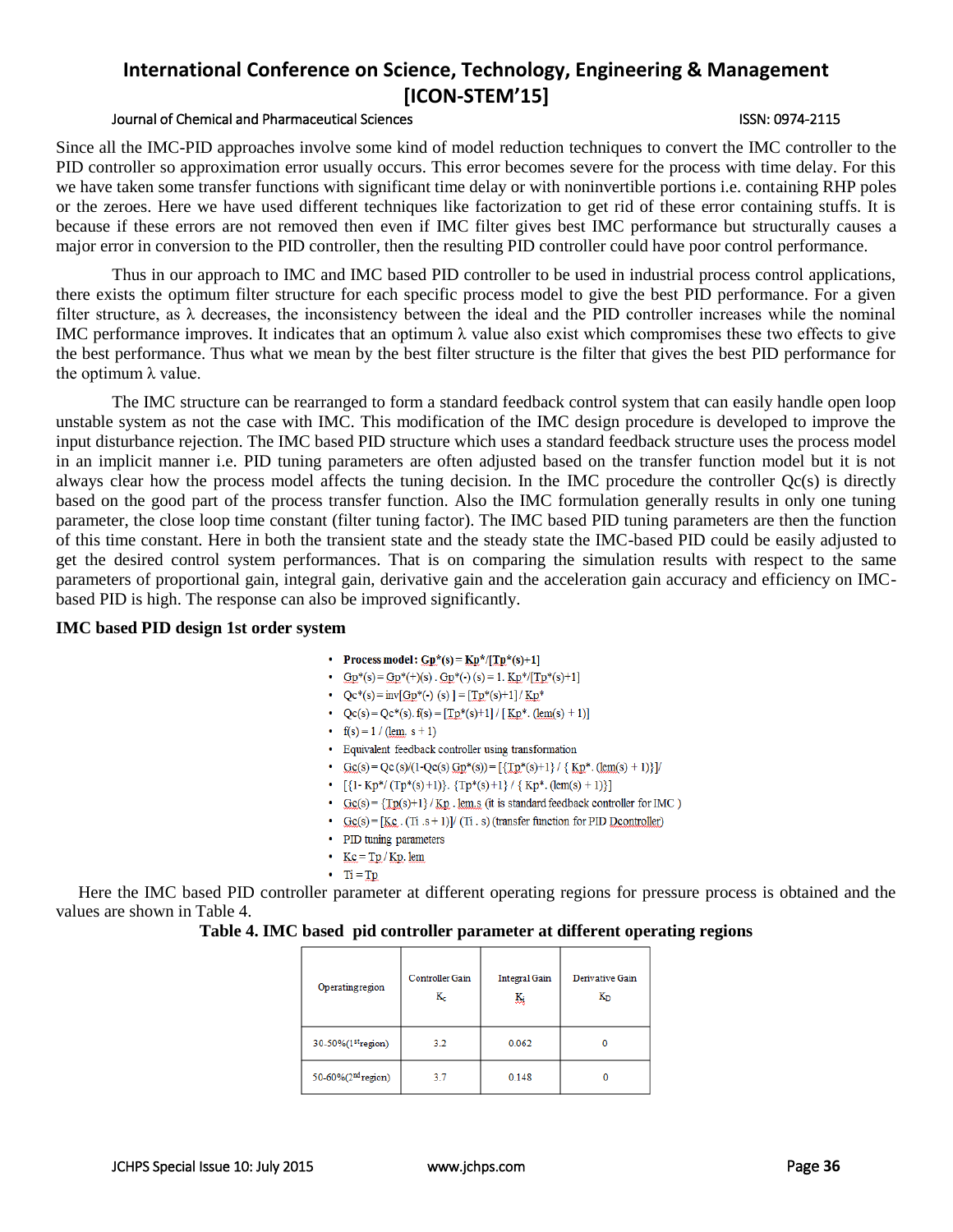Journal of Chemical and Pharmaceutical Sciences **ISSN: 0974-2115** 



**Figure 6. Block diagram of first order Region**



**Figure.8.Block diagram of second order region**